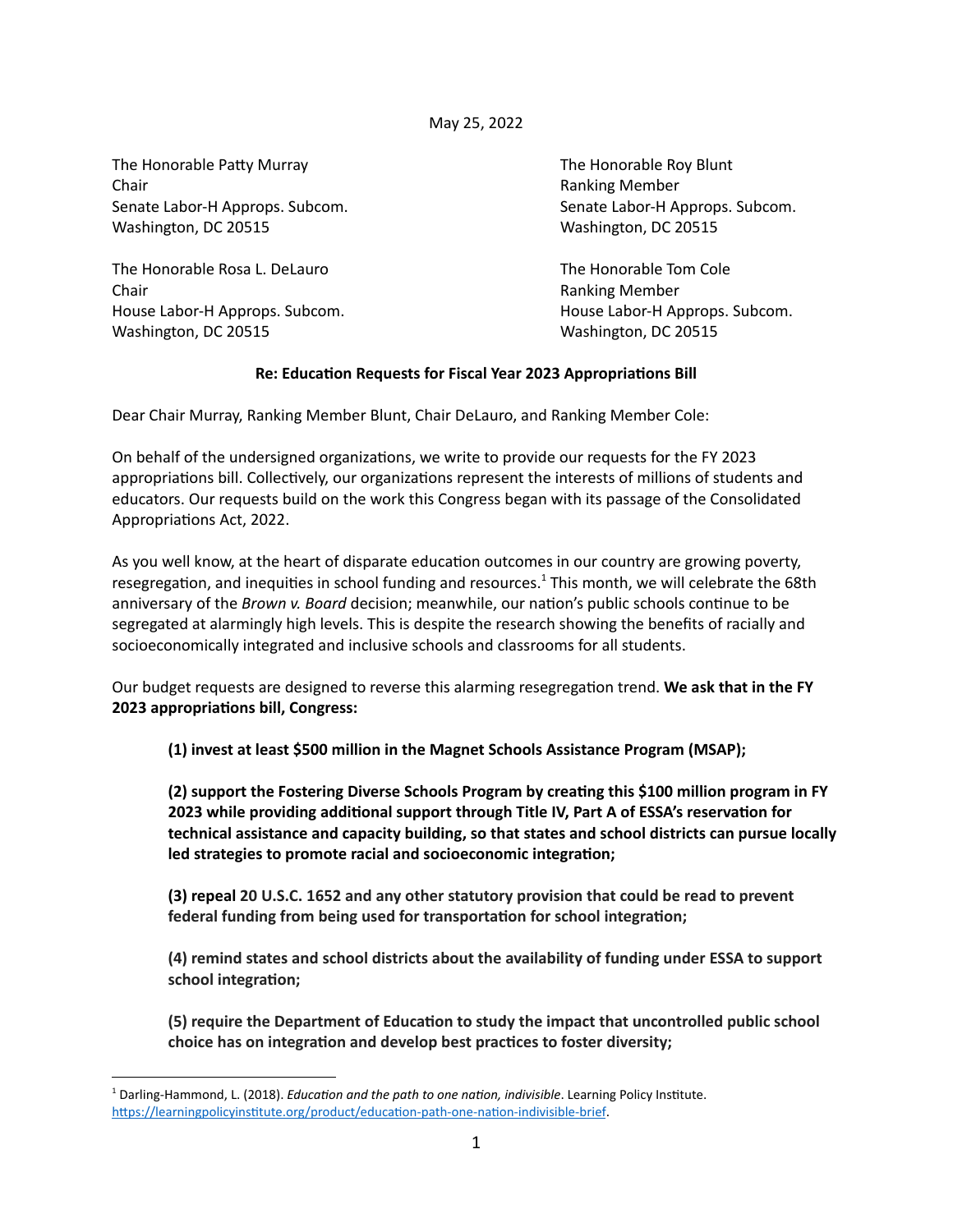## **(6) allocate funding to provide improved informaon on segregave impacts of school boundary decisions; and**

## **(7) increase funding for Equity Assistance Centers.**

Further details on each of these requests is included below.

Research shows that all students attending integrated schools reap academic and social benefits. A synthesis of four decades of research highlights these benefits, including higher achievement in math, science, language, and reading; higher educational attainment; more advanced social and historical thinking; and increased civic participation.<sup>2</sup> These benefits to individual students also benefit society.

Studies have also found strong relationships between racial segregation and disparate educational outcomes. In fact, the racial composition of a school has educational impacts for students even after accounting for socioeconomic status. Segregation reinforces resource inequities at a structural level, depriving schools that disproportionately serve students of color of critical resources and supports, $3$ including fewer cerfied and experienced teachers, greater instability caused by rapid turnover of faculty, less access to rigorous coursework, and fewer educational resources.<sup>4</sup> No doubt, as a result of these systemic resource disparities, measures of educational outcomes—such as scores on standardized achievement tests and high school graduation rates—are lower in schools that serve high concentrations of students of color and/or students from families experiencing low-incomes.<sup>5</sup>

Further, students attending racially isolated schools lose out on the benefits of integrated education that flow from increased intergroup contact, including improved critical thinking and problem-solving skills and increased likelihood of living and working in integrated settings as adults.<sup>6</sup>

Yet, since the high point of school integration in 1988, the share of intensely segregated non-white schools (defined as those schools with 0–10% white students) has more than tripled, increasing from about 6% to 19% of all public schools.<sup>7</sup> Further, a large proportion of white students attend

https://learningpolicyinstitute.org/product/education-path-one-nation-indivisible-brief.

<sup>&</sup>lt;sup>2</sup> Mickelson, R. A. (2016). School integration and k-12 outcomes: An updated quick synthesis of the social science evidence. National Coalition on School Diversity. https://www.school-diversity.org/pdf/DiversityResearchBriefNo5.pdf.

<sup>3</sup> Ayscue, J., Frankenberg, E., & Siegel-Hawley, G. (2017). *The complementary benefits of racial and socioeconomic diversity in* schools. National Coalition on School Diversity. https://school-diversity.org/pdf/DiversityResearchBriefNo10.pdf.

<sup>&</sup>lt;sup>4</sup> Cardichon, J., Darling-Hammond, L., Yang, M., Scott, C., Shields, P. M., & Burns, D. (2020). *Inequitable opportunity to learn: Student access to certified and experienced teachers*. Learning Policy Institute; Darling-Hammond, L. (2018). *Education and the* path to one nation, indivisible. Learning Policy Institute.

<sup>&</sup>lt;sup>5</sup> Brief of 553 Social Scientists as Amici Curiae in Support of Respondents, *Parents Involved in Community Schools v. Seattle School District No. 1.* 551 U.S. 701 (2007).

https://civilrightsproject.ucla.edu/legal-developments/court-decisions/statement-of-american-social-scientists-of-research-on-s chool-desegregation-submitted-to-us-supreme-court/amicus\_parents\_v\_seatle.pdf.

<sup>6</sup> Ayscue, J., Frankenberg, E. & Siegel-Hawley, G. (2017). *The complementary benefits of racial and socioeconomic diversity in* schools. The National Coalition on School Diversity; Orfield, G., Ee, J., Frankenberg, E., & Siegel-Hawley, G. (2016). Brown at 62: *School segregation by race, poverty and state*. Civil Rights Project; Brief of 553 Social Scientists as Amici Curiae in Support of

Respondents, Parents Involved in Community Schools v. Seattle School District No. 1. 551 U.S. 701 (2007). https://civilrightsproject.ucla.edu/legal-developments/court-decisions/statement-of-american-social-scientists-of-research-on-s chool-desegregation-submitted-to-us-supreme-court/amicus\_parents\_v\_seatle.pdf.

 $7$  U.S. Department of Education, National Center for Education Statistics, Common Core of Data, Public Elementary/Secondary School Universe Survey data. Data prior to 1991 were obtained from the analysis of the Office for Civil Rights data in Orfield, G.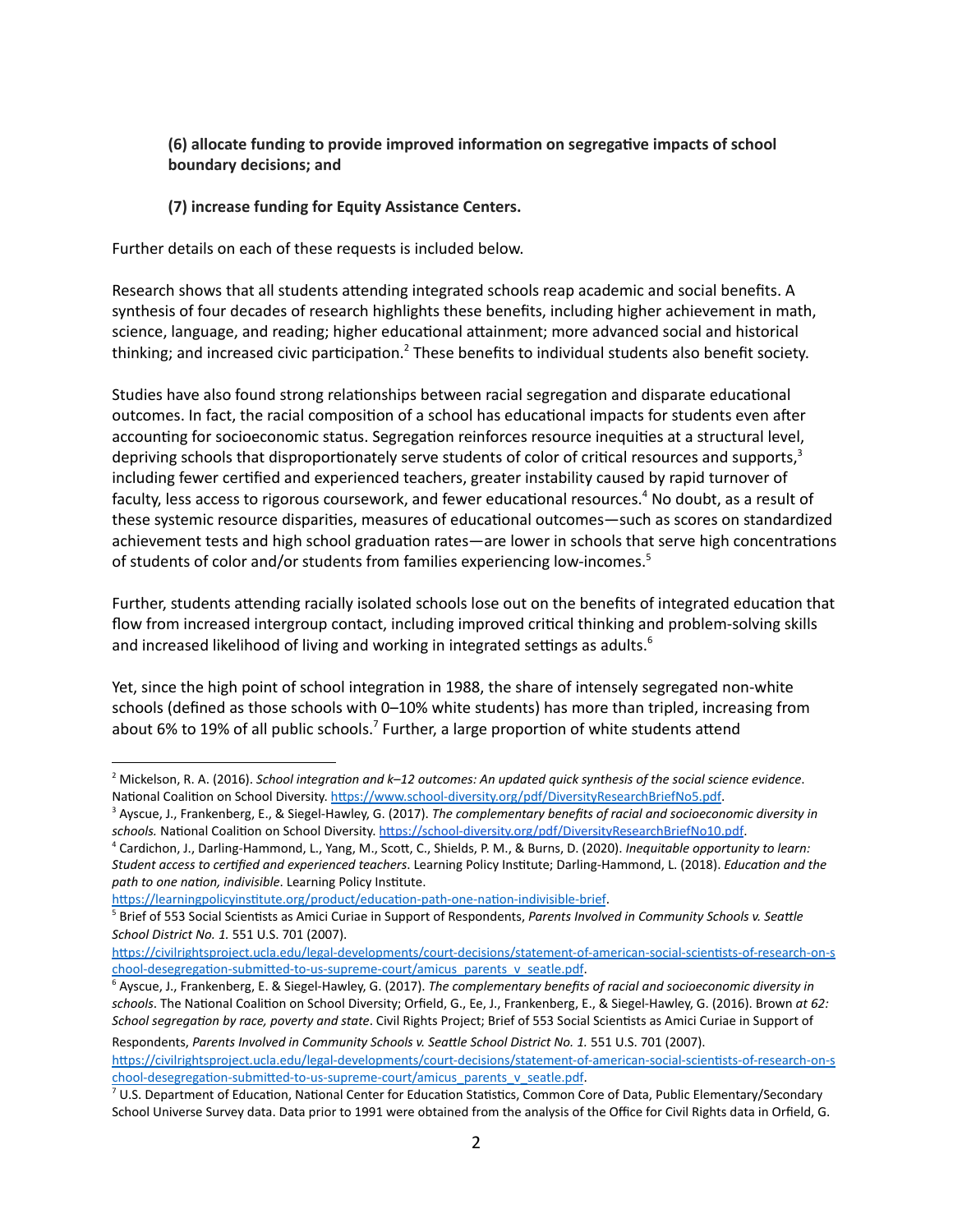overwhelmingly racially isolated schools, with more than one third attending schools that are 90% to 100% white. 8

Fortunately, the FY 2023 appropriations bill can help support school integration. Congress can help increase access to integrated and inclusive schools in the following ways:

1. **Invest at least \$500 million in the Magnet Schools Assistance Program (MSAP).** This appropriation should also sharpen the program's emphasis on inclusive, whole school approaches,<sup>9</sup> and strengthen the program's links to HUD public housing and neighborhood redevelopment efforts. Importantly, magnet schools are defined as public elementary or secondary schools that offer "a special curriculum capable of attracting substantial numbers of students of different racial backgrounds."<sup>10</sup> To that end, MSAP prioritizes applicants that will select students by methods such as lottery, rather than through academic examination.<sup>11</sup>

Research on magnet schools have found positive outcomes for integration and students' social and academic outcomes. Yet funding for magnet schools has not kept pace with other federal investments in education. In FY 2022, funding for the MSAP (\$124 million) was only marginally greater in real dollars than it was in FY 1989 (\$114 million). <sup>12</sup> While the President's FY 2023 budget proposal seeks to increase the funding to \$149 million, the fact remains that MSAP's funding is misaligned with the important role magnet schools can play in creating more integrated education settings. We therefore recommend a funding level of at least \$500 million for MSAP in FY 2023. We also ask that Congress encourage the Department of Education to engage in rulemaking and other activities to update MSAP to better align with evidence-based best practices, including first door components that help bring diverse students together, second door components that foster inclusive environments and support the success of students of color,<sup>13</sup> and incentivizing applicants to include SEAs and regional approaches in their planning. The FY 2022 MSAP notice inviting applications addresses many of the components that should be included in the MSAP regulations and other Department of Education MSAP activities moving forward.<sup>14</sup>

Furthermore, given MSAP's emphasis on reducing racial isolation, and the Fair Housing Act's emphasis on residential integration and interdepartmental collaboration, we recommend further prioritizing magnet school development in or near distressed public housing undergoing major redevelopment – and including higher-income students (including suburban students) in the new

(1983). Public school desegregation in the United States, 1968-1980. Joint Center for Political Studies.

https://www.civilrightsproject.ucla.edu/research/k-12-education/integration-and-diversity/public-school-desegregation-in-theunited-states-1968-1980/orfield\_american-desegregation-1983.pdf.

https://www.congress.gov/117/crpt/hrpt96/CRPT-117hrpt96.pdf at 276.

*<sup>10</sup> See* §4402 of ESEA, 20 U.S.C. 7231a.

https://www2.ed.gov/pubs/Biennial/132.html (accessed 04/09/21).

<sup>8</sup> Potter, H., Quick, K., & Davies, E. (2016). A new wave of school integration: Districts and charters pursuing socioeconomic diversity. Century Foundation. https://tcf.org/content/report/a-new-waveof-school-integration/?session=1.

 $9$  House Report 117-96, which accompanied the FY 2022 appropriations legislation, urged the Department to prioritize applicants seeking to establish and operate whole school magnet programs. See

<sup>&</sup>lt;sup>11</sup> Id. See 20 U.S.C. § 7231e ("propose to select students to attend magnet school programs by methods such as lottery, rather *than through academic examination."*)

 $12$  Biennial Evaluation Report – FY 93-94, Magnet School Assistance Program. (n.d.).

<sup>&</sup>lt;sup>13</sup> George, J., & Darling-Hammond, L. (2021). *Advancing integration and equity through magnet schools*. Learning Policy Institute.

<sup>&</sup>lt;sup>14</sup> The notice can be found at: https://oese.ed.gov/files/2022/02/MSAP-NIA-2022.pdf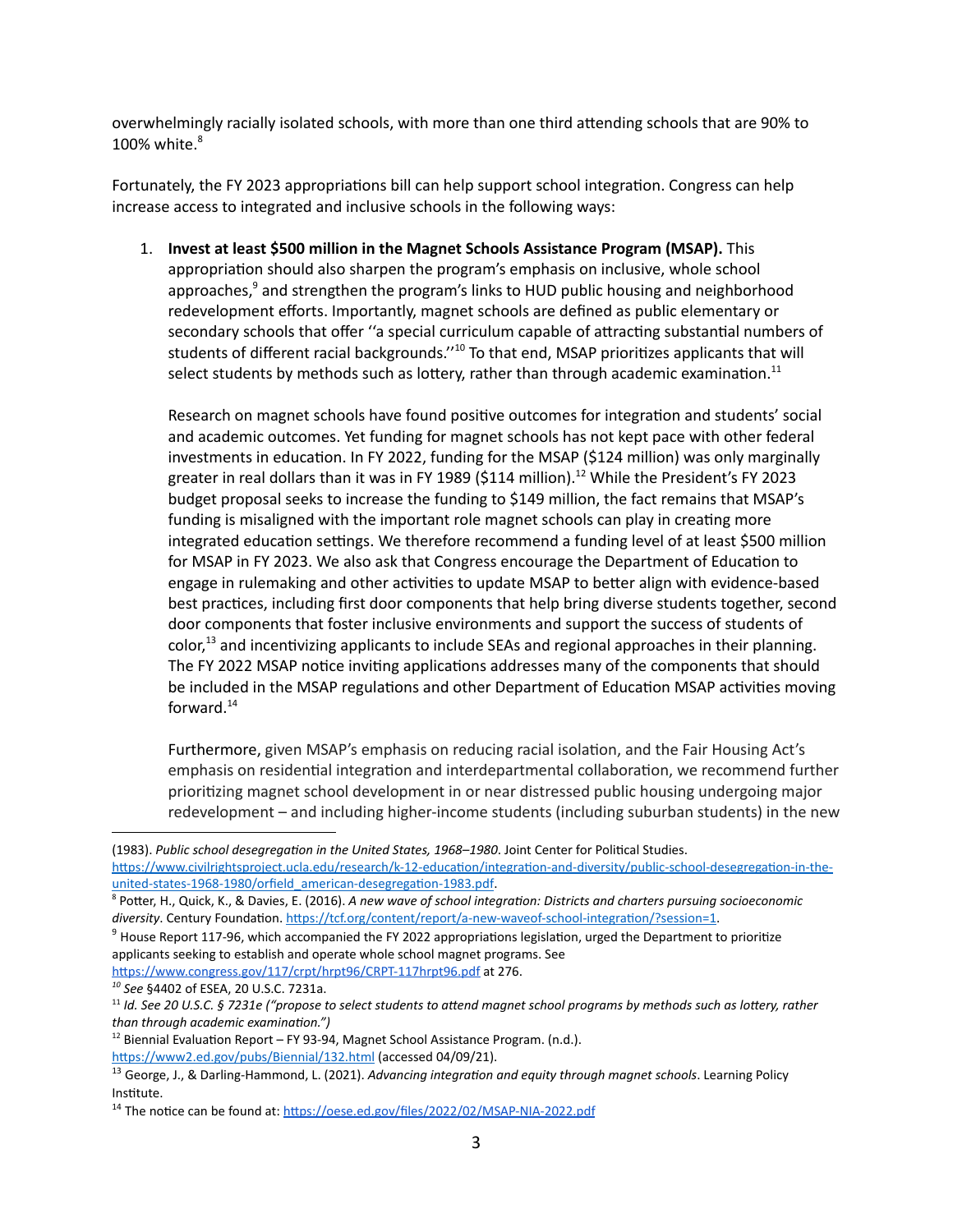schools' design capacity. The Senate Labor-HHS-ED appropriations subcommittee has previously recognized the important link between these two issues in its FY 2020 report where it stated, "The Committee encourages the Department to prioritize Magnet School Assistance applications that are paired with Department of Housing and Urban Development Choice Neighborhoods planning or implementation grants."<sup>15</sup>

- 2. **Support the Fostering Diverse Schools Program by creang this \$100 million program in FY 2023** while providing additional support through Title IV, Part A of ESSA's reservation for **technical assistance and capacity building, so that states and school districts can pursue locally led strategies to promote racial and socioeconomic integration. The Biden Administration's FY** 2023 budget request asks Congress to fund the Fostering Diverse Schools program. It was also included in the House of Representatives' FY 2022 funding bill for the Department of Education, which passed the chamber in July 2021.<sup>16</sup> However, it was not included in the omnibus funding bill signed into law in March 2022. We ask that it be included in the FY 2023 appropriations bill. Furthermore, we appreciate Congress's directive in the FY 2022 appropriation bill's statement of the managers directing the Department of Education to prioritize school diversity in its technical assistance and capacity building support under Title IV, Part A of ESSA.<sup>17</sup> We request that Congress again direct the Department of Education to use the Title IV-A reservation to support school diversity in the FY 2023 appropriations bill.
- 3. **Repeal any remaining provisions that could be read to prohibit federal funds from being used to support school transportation for school integration.** Within the last few years, Congress has acted in a bipartisan fashion three times to remove provisions in law that prohibit federal funds from being used to support transportation for school integration.<sup>18</sup> Most recently, thanks to the bipartisan work of the 116<sup>th</sup> Congress, one of the last remaining long-standing prohibitions on the use of federal funds for transportation to support school integration was eliminated.<sup>19</sup> These provisions stood for nearly 50 years. However, there is at least one remaining provision, 20 USC 1652, that was not removed in the 116th Congress. It contains essentially the same language as the provisions that Congress removed. We request that Congress remove this provision in this appropriations cycle, as well as any other statutory provisions that could be read to limit

<sup>&</sup>lt;sup>15</sup>https://www.appropriations.senate.gov/imo/media/doc/FY2020%20Labor-HHS%20Appropriations%20Act,%20Report.pdf

<sup>&</sup>lt;sup>16</sup> The House report states. "The Committee includes \$100,000,000 for a new competitive grant program, Fostering Diverse Schools. The program establishes competitive grants to local educational agencies and State educational agencies to reduce racial and socioeconomic segregation across and within school districts. A 2019 report by Urban Institute finds that two thirds of total school segregation in metropolitan areas is due to segregation between, rather than within, school districts. In response to this concerning dynamic, the Committee directs the Department to prioritize resources to address segregation across districts. The Committee notes the promise of strategies and models such as inter-district magnet schools, voluntary two-way transfer programs between segregated districts, district regionalization, and regional education service agency governance structures." See https://www.congress.gov/117/crpt/hrpt96/CRPT-117hrpt96.pdf at 277.

<sup>&</sup>lt;sup>17</sup> The statement of the managers says, "The reservation for technical assistance (TA) and capacity building should be used to support state educational agencies (SEAs) and LEAs in carrying out authorized activities under this program identified by SEAs and LEAs, which may include support for fostering school diversity efforts across and within school districts. The Department is directed to prioritize its TA and capacity building support for SEAs and LEAs seeking to address such school diversity needs. In future Congressional Justifications, the Department shall continue to provide current and planned expenditures for this reservation and include a plan for how resources will be spent to provide TA and to build the capacity of SEAs and LEAs." See https://docs.house.gov/billsthisweek/20220307/BILLS-117RCP35-JES-DIVISION-H\_Part1.pdf at 123.

<sup>&</sup>lt;sup>18</sup> For a summary, see https://learningpolicyinstitute.org/blog/federal-action-removes-long-standing-obstacle-school-integration and <https://www.politico.com/story/2019/06/13/anti-busing-law-1520234>.

 $19$  The Consolidated Appropriations Act of 2021 (P.L. 116-260).

https://www.congress.gov/bill/116th-congress/house-bill/133/text/pl?overview=closed.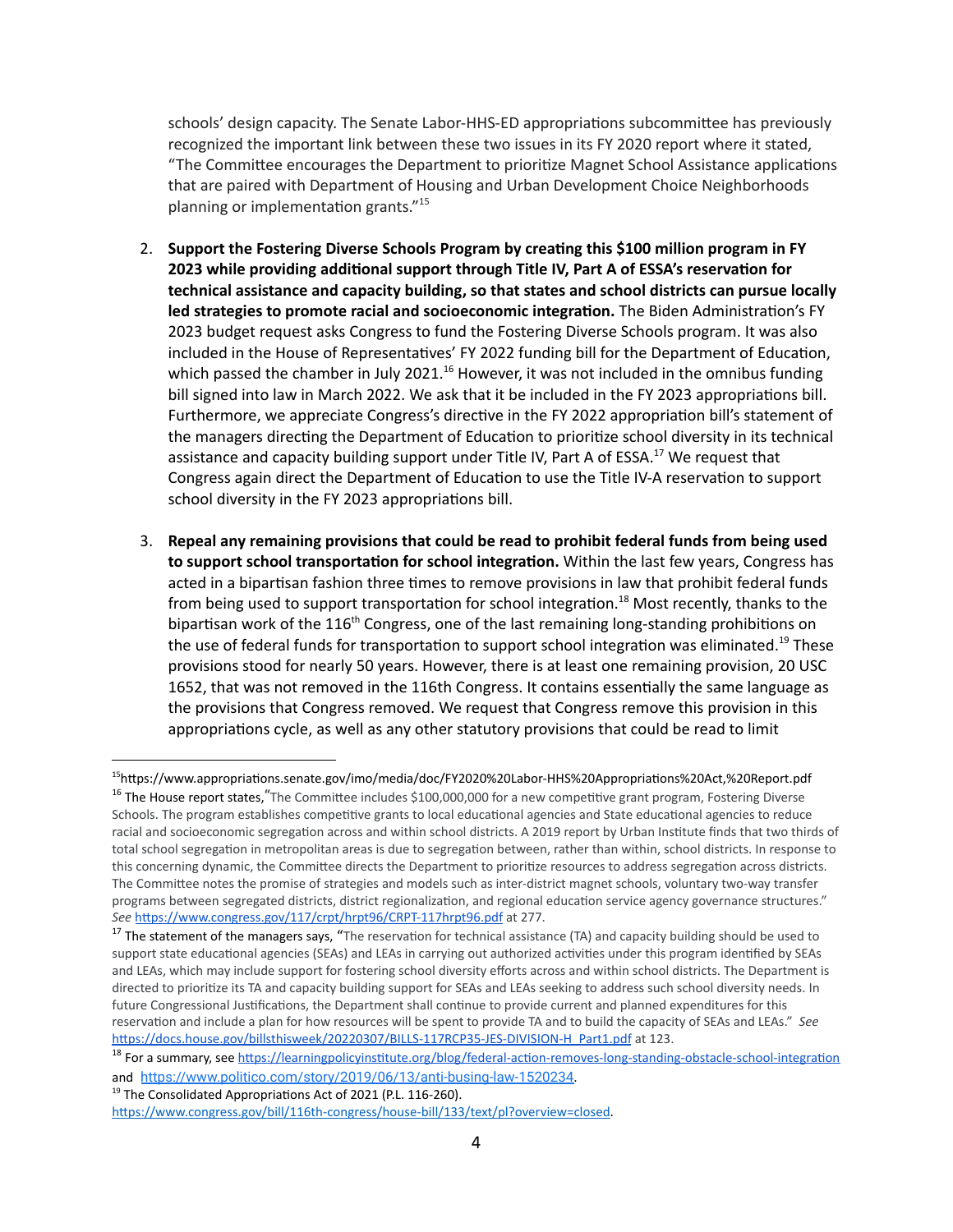transportation funding for integration programs. Having funding for transportation is particularly important for interdistrict programs.

4. **Remind states and districts about the availability of funding under ESEA to support school integration.** As noted in recommendation 3 above, Congress has recently removed three long-standing prohibitions on the use of federal funds for transportation to support school integration. Congress may once again act to remove another one of these provisions in the Education Amendments Act of 1972 (see recommendation 3). These provisions have stood for nearly 50 years. As such, many states and districts may be unaware of the ability of ESEA and other federal funds to support integration programs, such as inter-district programs or magnet schools. Therefore, we request that Congress direct the Department of Education to make state and local educational agencies aware of the removal of these prohibitions and the ability of federal funds to support transportation for school integration.

ESEA requires states to set aside 7% of Title I funds to implement evidence-based interventions for low-performing schools. As noted in the House report accompanying the FY 2022 appropriations bill, districts can use these funds to support socioeconomic and racial integration strategies, as they are evidenced-based. The report also *encouraged* the Department of Education to provide technical assistance to school districts to help them carry out this work. The report accompanying the FY 2023 budget should *require* the Department of Education to provide this technical assistance and report on these efforts.<sup>20</sup>

- 5. **Require the Department of Educaon to study the impact that uncontrolled public school choice** has on integration and develop best practices to foster diversity. Uncontrolled public school choice systems can have the effect of intensifying racial and economic segregation. Congress should require the Department of Education to study existing public school choice systems and provide a set of best practices that protect public education and promote school integration for school districts to follow.
- 6. **Allocate funding to provide improved informaon on segregave impacts of school boundary** decisions. Congress should fund a full update and continuing data collection for the School Attendance Boundary Survey (last collected in 2015-16), to give real time data for Department of Education policy and research staff and the Office for Civil Rights on school assignment zone changes that have a segregative impact. The data collection should also: 1) cover changes in school district boundaries, including school district secessions; and 2) include flags in datasets produced to indicate where a boundary (district or attendance zone) has been changed since the last collection to allow for analysis of the effect of any changes. This data will be valuable not just for civil rights monitoring and enforcement, but also for state and local housing agencies in the fair housing planning process (AFFH).

 $20$  See also NCSD, "Prioritizing School Integration in ESSA State Implementation Plans," https://www.school-diversity.org/pdf/DiversityIssueBriefNo6.pdf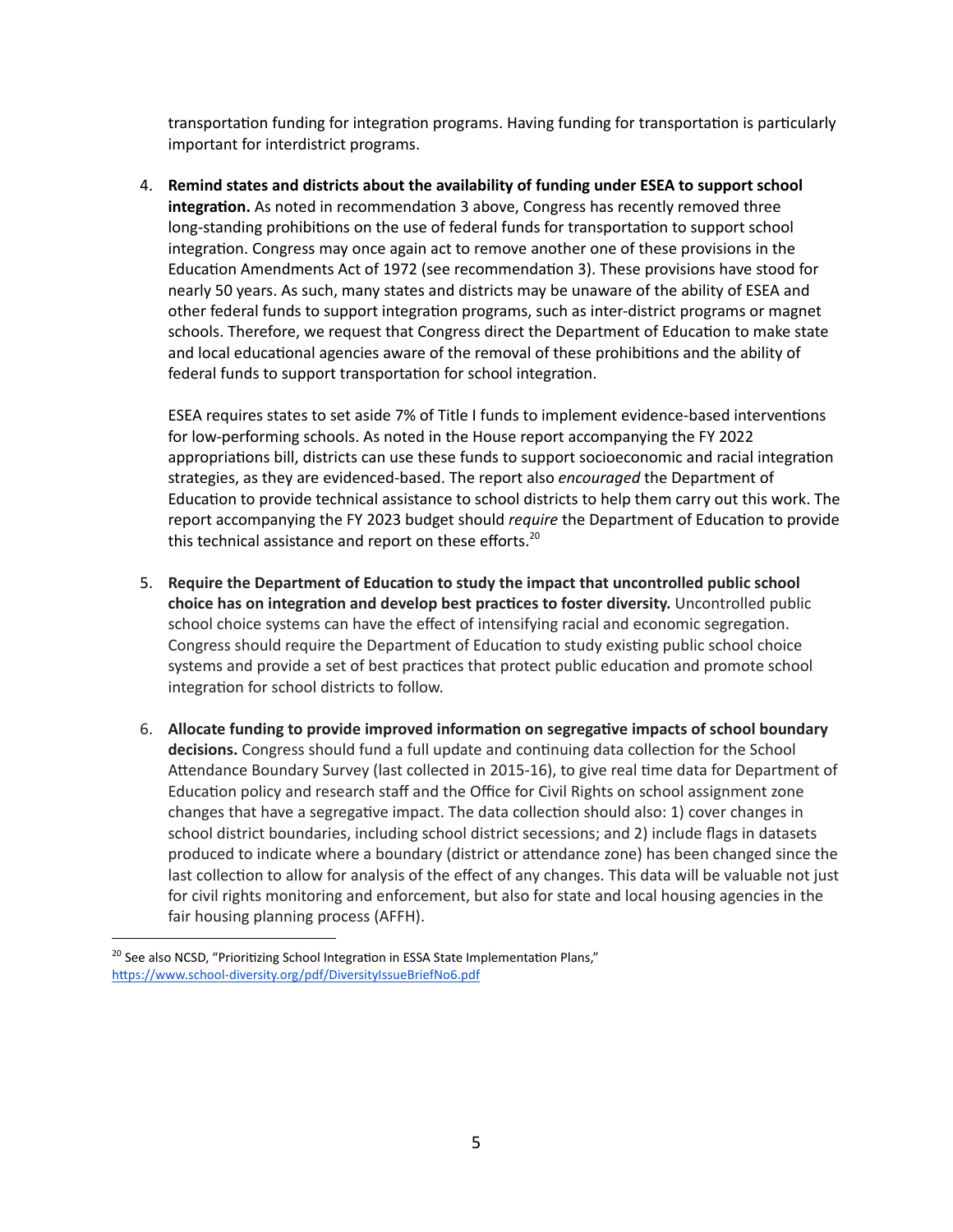7. **Increase funding for Equity Assistance Centers.** Congress should provide a significant funding increase for Equity Assistance Centers (EACs), which provide technical assistance and training to public school districts to support equitable education opportunities. This technical assistance includes supporting school districts that are seeking to increase diversity. Funding for EACs has dropped significantly since 1980, from \$45 million then, to \$6.575 million in recent years.

Thank you for your time and for your work to ensure that all students have access to integrated, inclusive, and well-resourced learning environments. We look forward to working with you on these recommendations that are vital to our children's and our nation's collective success.

Sincerely,

National Coalition on School Diversity American Association of Colleges for Teacher Education American Atheists American Federation of Teachers American Psychological Association Autistic Self Advocacy Network BellXcel Capitol Region Education Council Chicago Lawyers' Committee for Civil Rights Civil Rights Project/Proyecto Derechos Civiles at UCLA Clearinghouse on Women's Issues Communities In Schools Council of Administrators of Special Education Diverse Charter Schools Coalition **EDGE Consulting Partners** EduColor Feminist Majority Foundation Great Schools for All in Rochester, NY Hispanic Federation IntegrateNYC Integrated Schools Japanese American Citizens League Lawyer's Committee for Civil Rights Under Law LEARN Regional Educational Service Center METCO, Inc. Magnet Schools of America Metis Associates National Alliance for Partnerships in Equity National Association of Secondary School Principals (NASSP) National Black Justice Coalition National Center for Montessori in the Public Sector National Center for Parent Leadership, Advocacy, and Community Empowerment (National PLACE) National Urban League, Inc. New York Appleseed North Carolina Justice Center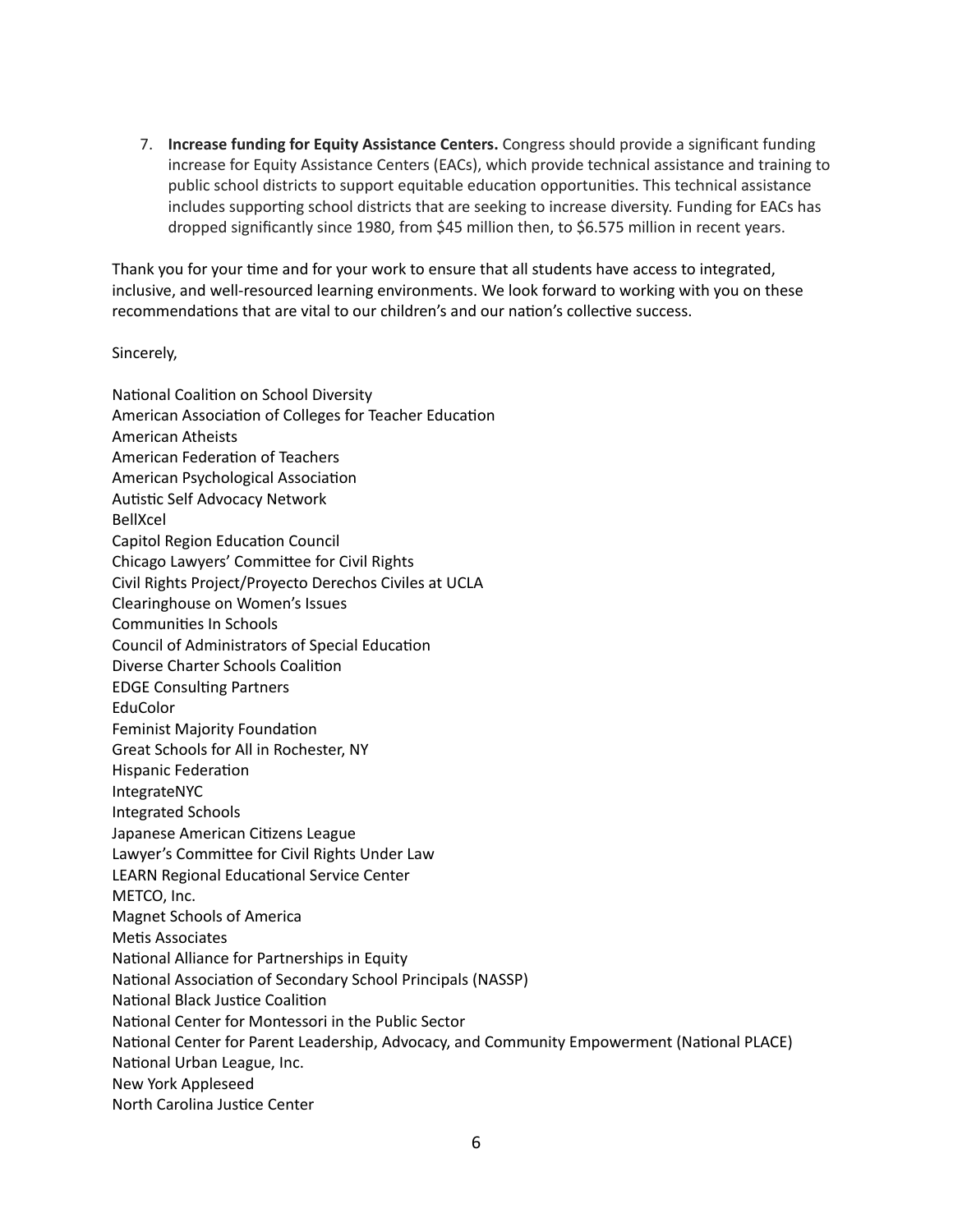Public Advocacy for Kids (PAK) School Diversity Notebook Sheff Movement coalition SproutFive (formerly South Side Early Learning) The Advocacy Institute The Education Trust The Trevor Project UnifiEd Voluntary Interdistrict Choice Corp. (VICC)

## **Submied with the support of the following individuals (organizaon names listed for identification purposes only):**

Jenn Ayscue North Carolina State University

Derek W. Black University of South Carolina School of Law

Elise Boddie Rutgers Law School

Cyrus E. Driver Partnership for the Future of Learning

Susan Eaton The Heller School for Social Policy at Brandeis

Erica Frankenberg Penn State University, Center for Education & Civil Rights

Richard Kahlenberg The Century Foundation

David E. Kirkland ForwardED

Hannah Mannion NestQuest Houston Inc

Roslyn Mickelson University Of North Carolina at Charlotte

Myron Orfield Institute on Metropolitan Opportunity at the University of Minnesota Law School

Bob Peterson President of the Milwaukee Board of School Directors